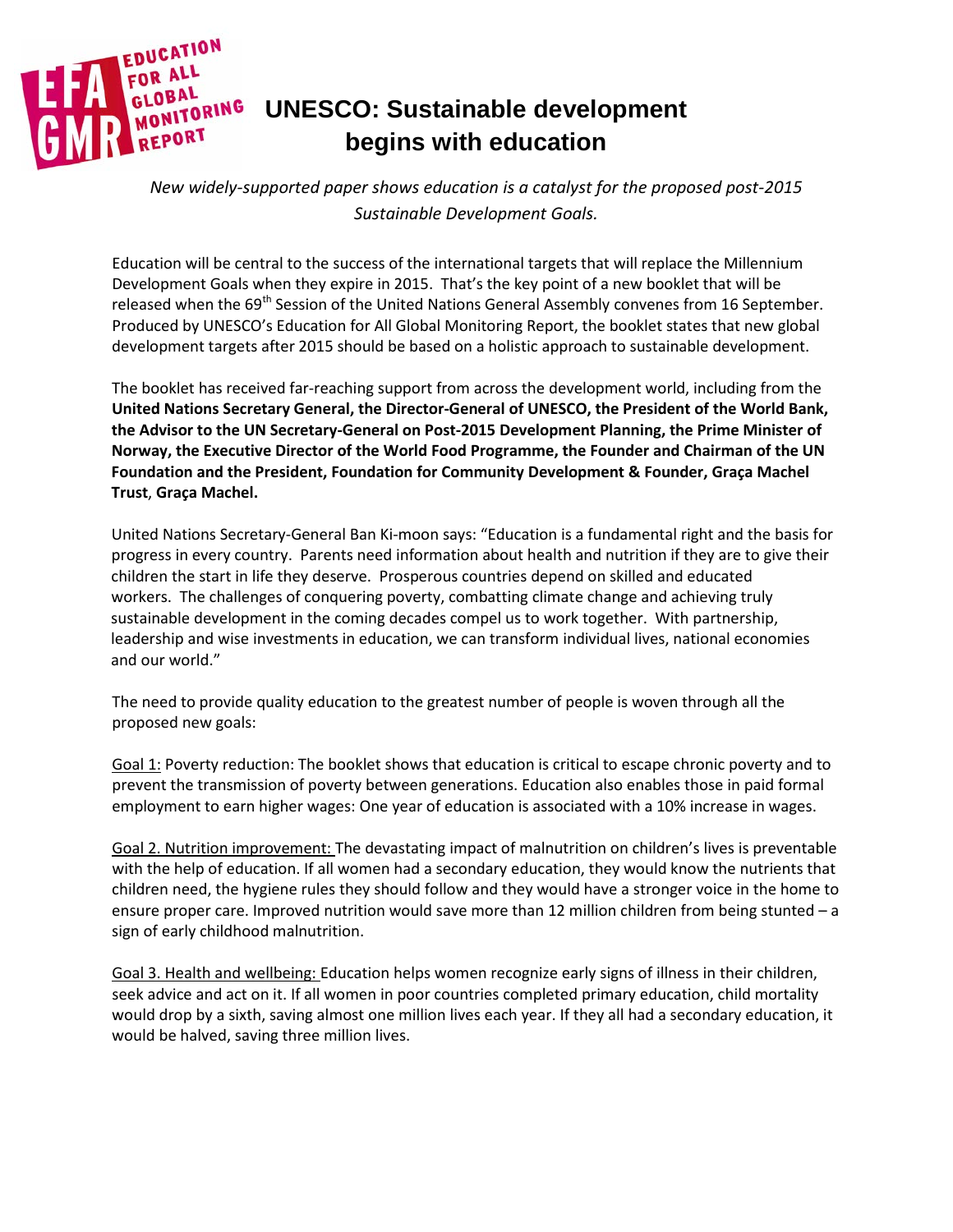Education can prevent maternal death by helping women recognize danger signs, seek care and make sure trained health workers are present at births. If all women completed primary education, maternal death would be cut by two-thirds, saving 189,000 lives each year.

Goal 5. Gender equality and women's empowerment: Educated girls and young women are more likely to know their rights and have the confidence to claim them. In sub-Saharan Africa and South and West Asia, nearly three million girls are married by age 15. If all young women in these regions completed primary education, the number of child brides would be reduced by almost half a million. Completing secondary education would reduce that number by two million.

Goals 6 and 7: Water and energy sustainability: Education can help people make better use of scarce resources. A study of households in 10 OECD countries found that those with more education tended to save water.

Goal 8 and 9: Economic growth and decent work: Education generates productivity gains that fuel economic growth: An increase in the average educational attainment of a country's population by one year increases annual per capita GDP growth from 2 to 2.5 per cent.

Goal 10. Inequality Reduction: Expanding education, in particular ensuring that most people have secondary schooling, is essential to reduce inequality within countries. In France, Malaysia and Brazil, income inequality fell by about seven percentage points over two decades as the share of population with secondary education grew.

Goals 11- 15: Environmental protection: The higher the level of education, the more likely it is that people express concern for the environment. In 47 countries covered by the 2005–2008 World Values Survey, a person with secondary education was about 10 percentage points more likely to express such concern than a person with primary education.

Goal 16. Peaceful, just and inclusive societies: Analysis of surveys in 36 countries in Africa, Asia and Latin America shows that education is associated with higher voting levels. This is especially true for countries where average levels of education are lower. In addition, while a low level of education does not automatically lead to conflict, it is an important risk factor: if the male secondary school enrolment ratio were 10 percentage points higher than average, the risk of war would decline by a quarter. "The evidence is unequivocal: education saves lives and transforms lives, it is the bedrock of sustainability," says UNESCO Director-General Irina Bokova."This is why we must work together across all development areas to make it a universal right."

UNESCO appeals to all to sign up to a [pledge](http://www.education-transforms.org/en/?page_id=159) online saying that they pledge to collaborate and work together in the future '. The full list of **s**ignatories will be presented to the UN Secretary-General's Advisor on Post-2015 Development Planning at the end of the 2014 United Nations General Assembly.

**Aaron Benavot**, director of the EFA Global Monitoring Report said: "This paper provides compelling evidence of the dynamic interplay between education and other development priorities. It reminds us that only by working together can we achieve development that is comprehensive, equitable and lasting."

**-ENDS-**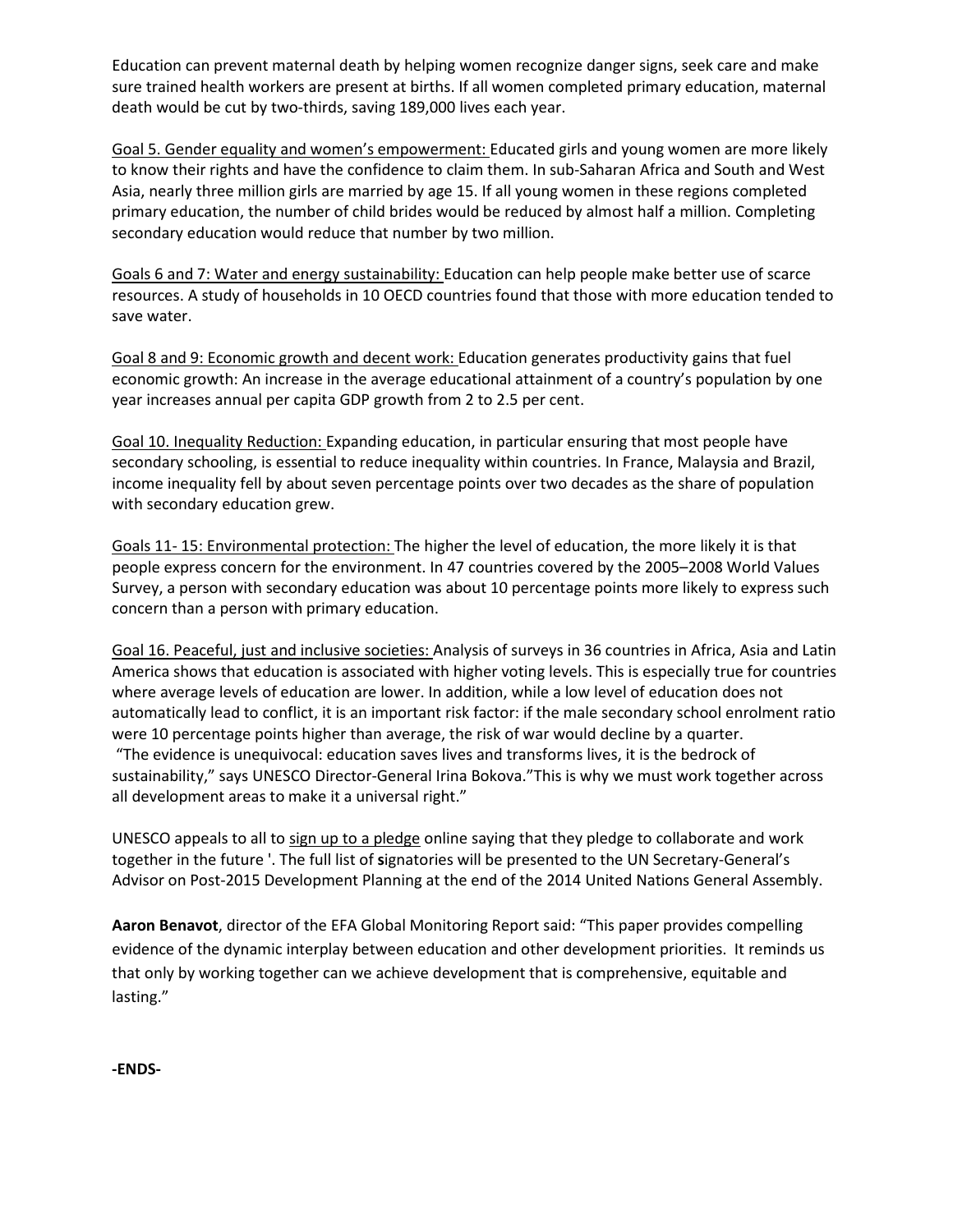## **Notes to Editors:**

**EVENT**: An event, supported by the UN Secretary General's Global Education First Initiative, will take place on 18 September ( 8.30-10.00 a.m) in the UN building to launch this paper with high level speakers from various development sectors, including Amina Mohammed, Special Advisor to the UN Secretary General on Post-2015 Development Planning, Katja Iversen, CEO of Women Deliver, Thomas Yanga, NY Director at the World Food Programme, Aaron Benavot, Director of the EFA GMR, and Nick Alipui - UNICEF's Director and Senior Adviser on the Post-2015 Development Agenda. . For media interested in taking part, please email [k.redman@unesco.org](mailto:k.redman@unesco.org)

For interviews, photos, quotes of teachers or children, or for more information, please contact:

- Kate Redman [k.redman@unesco.org](mailto:k.redman@unesco.org) 0033 602049345
- Sue Williams [s.williams@unesco.org](mailto:s.williams@unesco.org) 0033 1 45 68 17 06 or 0033 6 15 92 93 62

The booklet and event have been created in support of the Global Education First Initiative, a multi stakeholder advocacy effort and rallying point for partners to make commitments and mobilise resources to support global education efforts.

The **full paper** can be downloaded [here.](http://bit.ly/unite4dev)

For **infographics** on the cross-sectoral impact of education, please see: [www.education-transforms.org](http://www.education-transforms.org/) Click [here](http://www.education-transforms.org/en/?page_id=159) to read and sign the new **campaign action.**

## **Full list of supportive quotes :**

*Ban Ki-moon, United Nations Secretary-General: "Education is a fundamental right and the basis for progress in every country. Parents need information about health and nutrition if they are to give their children the start in life they deserve. Prosperous countries depend on skilled and educated workers. The challenges of conquering poverty, combatting climate change and achieving truly sustainable development in the coming decades compel us to work together. With partnership, leadership and wise investments in education, we can transform individual lives, national economies and our world."*

**Amina Mohammed, Special Advisor to the United Nations Secretary-General on Post 2015**: *"The greatest transformations will not be achieved by one person alone, rather by committed leadership and communities standing side by side. This booklet serves as a reminder that only through genuine collaboration will we see real progress in the new global sustainable development goals. Midwives, teachers, politicians, economists and campaigners must find common ground in their quest to achieve groundbreaking and sustainable change."*

**Irina Bokova, Director-General, UNESCO**: "*The benefits of education permeate all walks of life right from* the moment of birth. If we are to eradicate poverty and hunger, improve health, protect our planet and *build more inclusive, resilient and peaceful societies, then every individual must be empowered with access to quality lifelong learning, with special attention to opportunities for girls and women. The evidence is unequivocal: education saves lives and transforms lives, it is the bedrock of sustainability. This is why we must work together across all development areas to make it a universal right."*

Dr Jim Yong Kim, President of the World Bank: "Every child should have the opportunity not only to go to school but to acquire the knowledge and skills she needs to lead a healthy, productive life, care for *herself and her family, and become an empowered citizen. At the national level, countries need workforces with the skills and competencies required to keep farms and factories producing, create jobs, fuel innovation and competitiveness, and drive economic growth that benefits everyone."*